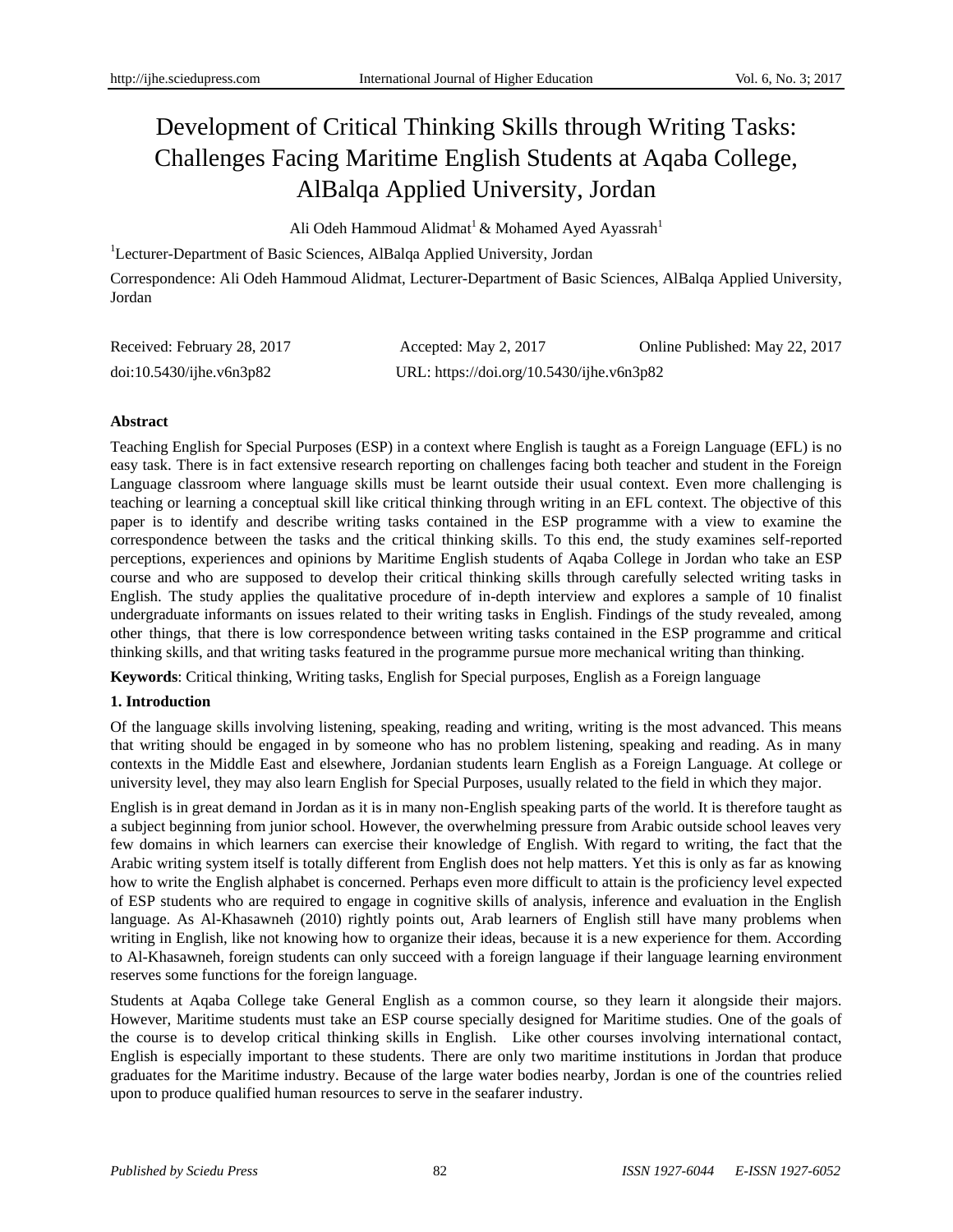As is the case with many industries with an international frontier, maritime technical jargon exists mainly in English; so, graduates who hope to serve in the field should be proficient in English communication skills. However, there is some concern that maritime professionals generally lack English communication skills (Winbow, 2002). At least in the Middle East region where Arabic is usually the official and national language. This tendency is especially attributed to the rather peripheral status of English.

Difficulties faced by Arab students who learn English as a Foreign Language is extensively reported in the literature (Abbad, 1988; Rashid and Hashim, 2008; Rabab`ah, 2003; Zughoul and Taminian, 1984). So Arab students from Jordan are no exception. Reasons for this difficulty are likewise documented. For instance, Rabab`ah traces the problems of acquiring English among Arab learners to a formal instruction by the language teachers who are themselves native speakers of Arabic, and whose knowledge of English is sometimes imperfect.

Explanations provided for poor proficiency in English among Arab learners range from learner background, teaching methods to the context outside school. In the Arab region, most students join university without a proper background in English as a subject. This is the case even for students who proceed to enroll into the English program. Maybe this explains why many students taking English still struggle with mechanics of writing involving punctuation, capitalization, spelling, sentence structure and the like. A study conducted by Rashid and Hashim (2008) with Arab students of business came to the same conclusion. Other studies place the blame on both teachers and the context of learning English. According to Abbad (1988), the problems are due to inappropriate methods of language teaching and the learning environment in which English is learnt. In Jordan, English usually has no much use outside school.

## **2. Review of Related Literature**

## *2.1 Writing Skills*

Unlike reading, writing improves learning in a different way; it demonstrates the fact that learning took place. In the ESP program for seafarers, students are normally exposed to listening, speaking, reading and writing skills simultaneously. This means a student with a weak foundation in the earlier three skills will have difficulty with writing. In relation to thinking, writing is a medium of expressing thought.

The productive nature of writing can be challenging if tasks are not well thought out because writing involves discovering how to find the most effective way for communicating ideas. Yet without this skill, it might be difficult or impossible for the ESP students to exercise their thinking in the target language (cf. Peyton, 1993; Tran, 1997). Learners often experiment with words, sentences, and larger chunks of writing to communicate their ideas effectively and to reinforce the grammar and vocabulary they can learn in class (Bello, 1997).

Writing is a unique skill because it is usually taught in the classroom setting. Progress with this skill is however difficult if the teacher attempts to teach how to write together with what to write. At Aqaba College, for instance, students are encouraged to summarize their lecture notes, which they readily do in Arabic but not in English. This means their usual writing behavior is in Arabic. To get them to reason, evaluate, show judgement or solve a problem by means of writing is therefore a challenge. This paper seeks to find out whether students of ESP will have acquired reasoning skills and the like in English through writing practices that they undergo by the end of their programme.

Discussions about writing usually revolve around how to write and what to write. Sometimes the former skill comes before the latter; sometimes both are developed together. Whatever the case maybe, theories of writing follow product, process and genre.

From the product perspective, the foreign language teacher lays emphasis on the form or how to write. In this approach, the student is taught mechanics of writing involving punctuation, capitalization, spelling, and sentence structure. They are also exposed to rhetorical drills (Silva, 1990). As explained by Hyland (2003) and Tribble (1996), the process approach focuses more on stages of preparing a written material than the outcome. The process theory emphasizes stages of writing like pre-writing, drafting, evaluating and revising. The genre approach expounded by Swales (1990) is more specialized. In this approach, the teacher puts makes effort in helping learners write an essay with a clear purpose. Students learn by choosing the most suitable and expressive language means for the desired output. The overall goal of this approach is to familiarize the students with the conventions of a kind of writing that is relevant to their situation.

The ESP programme for Maritime students at Aqaba College offers five courses about the English language. The students are initially offered General English which refreshes the four language skills of listening, speaking, reading and writing. Students who join university in Jordan will have learned these skills in English at an earlier level. Next is an advanced course in general English which prepares the students for the specialized stages of using English. It is after these two preparatory stages that Maritime Students are introduced to ESP 1. ESP 1 familiarizes learners with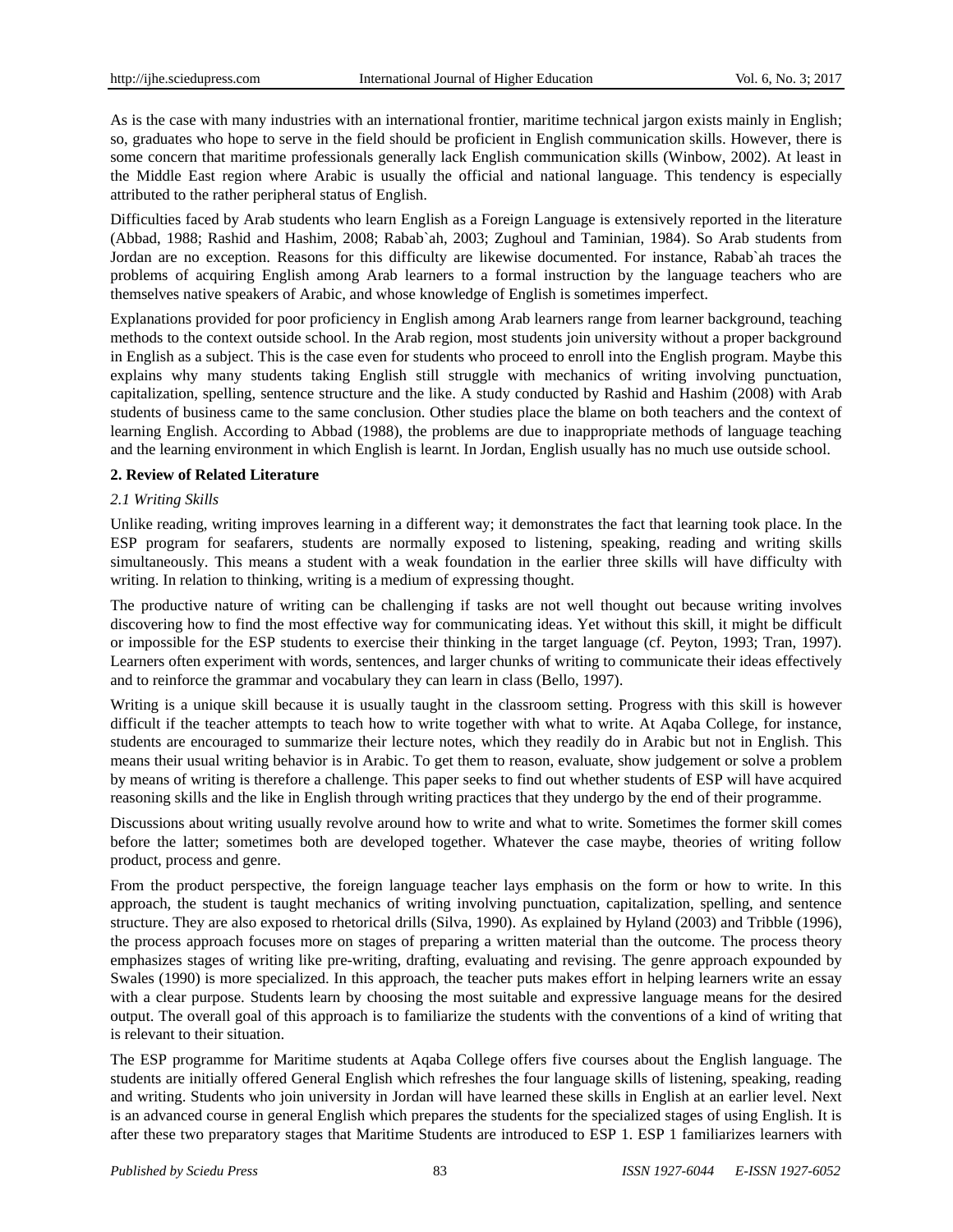the use of English in the Maritime context. ESP2 which follows 1 is therefore a more advanced English course for seafarers.

Each of the ESP courses is designed in such a way that the four skills of language are presented simultaneously, i.e. the unit topics are distributed such that they cover each skill. This paper is particularly interested in units that address the components of writing in English within the ESP programme. From the programme, writing activities include descriptive essays, instructions, various reports (of weather, incidents, changes, trends etc), travel plans, safety notices, job descriptions, formal letters, reviews of weather report, directions, notes, and argumentative essays involving cause and effect.

## *2.2 Critical Thinking Skills*

Many scholars have explained what critical thinking is. According to Sumner (1906) critical thinking means the examination and test of propositions of any kind which are offered for acceptance, in order to find out whether they correspond to reality or not. To Paul (1989) critical thinking is that mode of thinking - about any subject, content or program - in which a thinker improves the quality of his or her thinking by skilfully taking charge of the structures inherent in thinking and imposing intellectual standards upon them. Chane (1986) on the other hand views critical thinking as the ability to analyze facts, generate and organize ideas, defend opinions, make comparisons, draw inferences, evaluate arguments and solve problems.

Some scholars understand critical thinking within the framework of cognition. According to Delphi conceptualization [\(Quitadamo](https://www.ncbi.nlm.nih.gov/pubmed/?term=Quitadamo%20IJ%5BAuthor%5D&cauthor=true&cauthor_uid=17548876) and [Kurtz,](https://www.ncbi.nlm.nih.gov/pubmed/?term=Kurtz%20MJ%5BAuthor%5D&cauthor=true&cauthor_uid=17548876) 2007), critical thinking includes analysis, inference and evaluation. From this perspective, analysis involves breaking a concept or an idea into component pieces to understand their inherent relationships. Inference is used to reconcile what is known with what is unknown while evaluation considers available evidence with a view to arriving at reasonable conclusions. [Quitadamo](https://www.ncbi.nlm.nih.gov/pubmed/?term=Quitadamo%20IJ%5BAuthor%5D&cauthor=true&cauthor_uid=17548876) and [Kurtz](https://www.ncbi.nlm.nih.gov/pubmed/?term=Kurtz%20MJ%5BAuthor%5D&cauthor=true&cauthor_uid=17548876) add interpretation, explanation, and self-regulation as important critical thinking skills, arguing the skill includes the tendency to seek the truth, to be open-minded, to be analytical, to be orderly and systematic, and to be inquisitive.

There are obviously more ideas in the literature about what critical thinking is than there is space and time in this paper to discuss. Critical thinking involves reasoning, evaluation, judgement and problem solving. One can consult Ennis (1985), Fisher (2001), Scardamalia and Bereiter(1987), Wade (1995) or Duron, Limback, and Waugh (2006) for a detailed explanation. This paper however focuses more on the match between writing tasks given to ESP students of Aqaba College and the skills we have characterized above as critical thinking.

## *2.3 Developing Critical Skills through Writing Tasks*

Researchers who believe writing contributes to development of critical thinking understand the acquisition of writing skills as a manifestation of thinking. This is because writing itself is a medium for expressing and communicating thought (Rivard, 1994; Klein 2004). Writing improves thinking because it requires an individual to make their ideas explicit and to evaluate and choose among tools necessary for an effective discourse [\(Quitadamo](https://www.ncbi.nlm.nih.gov/pubmed/?term=Quitadamo%20IJ%5BAuthor%5D&cauthor=true&cauthor_uid=17548876) an[d Kurtz,](https://www.ncbi.nlm.nih.gov/pubmed/?term=Kurtz%20MJ%5BAuthor%5D&cauthor=true&cauthor_uid=17548876) 2007).

The connection between writing and critical thinking in the school context has been elaborated by various scholars because critical thinking encompasses a broad range of skills as well as sub-skills. Bloom (1956) identified six levels of intellectual behaviour in learning which require critical thinking including knowledge, comprehension, application, analysis, synthesis, and evaluation. Wade (1995), on the other hand, operationalizes critical thinking in the context of learning into activities like asking questions, defining a problem, examining evidence, analyzing assumptions and biases, avoiding emotional reasoning, avoiding over-simplification, considering other interpretations and tolerating ambiguity.

So intertwined are writing and critical thinking skills that one is sometimes unable to separate the two. Northedge (2005) outlines key principles that characterize an academic discourse which are evident in writing but which also demonstrate critical thinking. The principles are - Debate: arguing different points of view; Scholarship: awareness of what else has been written and citing it correctly; Argument: developing points in a logical sequence which leads to a conclusion; Criticism: looking at strengths and weaknesses; Analysis: taking the argument apart; Evidence: ensuring that the argument is backed by valid data; Objectivity: the writing should be detached, and Precision: anything that does not assist the argument should be omitted.

By means of these principles, writing is an active process allowing improved thought. It provides a context for interpretation and enables higher order of thinking (Resnick, 1987; Marzano, 1991). Undergraduates are expected to master critical thinking skills during their college education, regardless of discipline (Greenlaw and DeLoach 2003).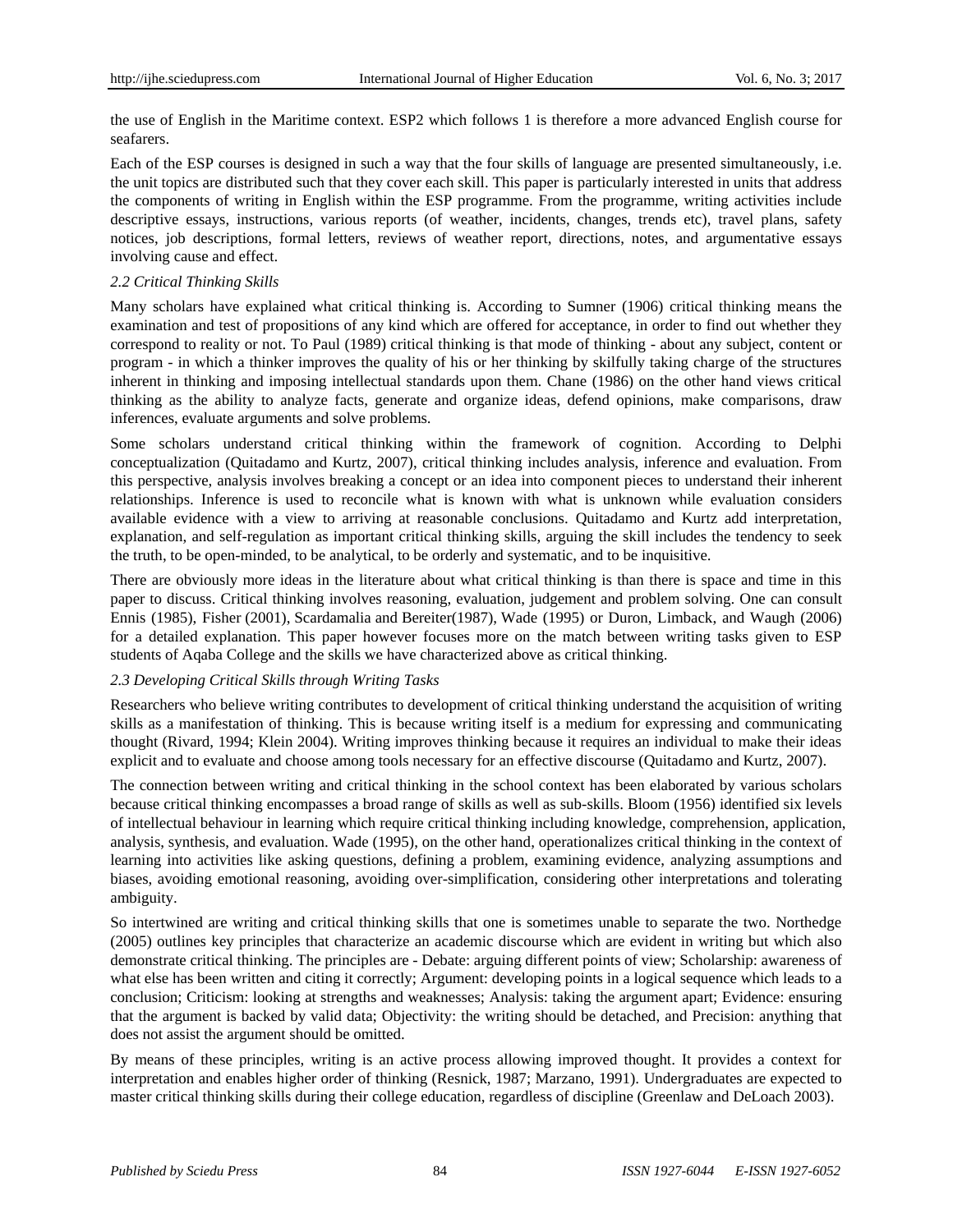However, and as is rightly pointed out by Ackerman (1993), it is not the case that all writing enables critical thinking. Learners at the early stages of learning to write like ESP students of Aqaba College usually fall victim of other preoccupations with the art of writing such as spelling, punctuation, and correctness of sentence structure. Under these circumstances, the cognition ideal becomes only secondary. Survey of writing tasks available to these students also reveals inclusion of tasks in the course plan which triggers relatively low levels of thinking if any.

In the classroom, however, how much thinking can be triggered by writing depends first and foremost on the choice of writing tasks. Writing tasks like copying or writing down dictated notes do not require cognition of any sort. Higher level writing tasks demanding evaluation, inference, comparison or examination are similarly of no use to the beginning writer who still must learn how to compose ideas. The dilemma of what to present as writing tasks gets worse with ESP students whose proficiency in English remains low even as they graduate.

The importance of writing skills in development of critical thinking skills cannot be overemphasized. Students who excel in writing will have their thinking boosted as well. However, critical thinking skills are undermined when writing tasks are poorly chosen or when students are at a lower level in their writing ability than can benefit their thinking skills however carefully chosen the tasks may be.

This paper examines possible levels of critical thinking skills achieved through writing tasks offered to Maritime ESP final year students of Aqaba College, Jordan. The paper views communication, logical and independent thinking skills as important for students in preparation for their practice in the job market. The paper therefore identifies and describes specific writing tasks offered to Maritime ESP final year students of Aqaba College. Secondly, the paper establishes how ready the students are in undertaking the writing tasks in the ESP course. Finally, it interrogates kinds and levels of critical thinking skills achievable through the writing tasks.

## **3. Methods**

The primary research question of this paper is to find out and examine writing tasks contained in the ESP programme and to interrogate the correspondence between the tasks and the critical thinking skills. This study used qualitative methodology because it is the ideal procedure normally used in research to collect information regarding opinions, attitudes, behaviour and experiences of the informants. An in-depth interview method was used because the researcher needed to collect detailed information about perceptions, experiences and opinions of informants who are people experiencing with a structured programme. The method was especially chosen because it allows the interviewee to speak freely thereby providing as much information as possible.

Ten (10) out of 50 Maritime students taking ESP were purposively sampled to participate in the study. The 50 students were first arranged in order of merit based on their aggregate scores in the ESP course. Next, the 50 participants were divided into 5 groups of 10 loosely rather than neatly arranged into categories of "very good", "good", "moderate", "poor", and "very poor". Two (2) students from each of the 5 groups were then selected based on their readiness to participate in the study.

Objectives of the study were addressed in three steps. The first step involved a survey of writing tasks contained in the course books used for ESP1 and ESP2. At this level, the writing tasks are identified and described. The second level of the analysis examines responses from each of the informants to the interview guideline issues discussed with them concerning their perceptions, experiences, and opinions. The third level matches writing tasks examined at the second level with the range of critical thinking skills elaborated in the introduction section of this paper.

#### **4. Results and Discussion**

## *4.1Writing Tasks in ESP1 and ESP2*

As is mentioned in section 1.1., ESP 1 familiarizes students with the use of English in the Maritime context. ESP 2 is an advanced stage of the course featuring more or less the same writing tasks. Each topic unit for the course is designed in such a way that it focuses on an aspect of the language that feeds writing in one way or another. Let us look at the topic units closely.

The first topic of ESP 1 is "English at Sea". The topic covers suggestions for studying at sea and strategies for coping with language learning difficulties. Key language focus areas for this unit include grammar, vocabulary, pronunciation, function and study skills. Developers of this course clearly appreciate the fact that language skills are intertwined in a complex way. Therefore, they include grammar and vocabulary so that the learner has building materials for writing. However, function and study skills component of this unit are worth elaborating because they are both strategic and fall midway between grammar - vocabulary and writing.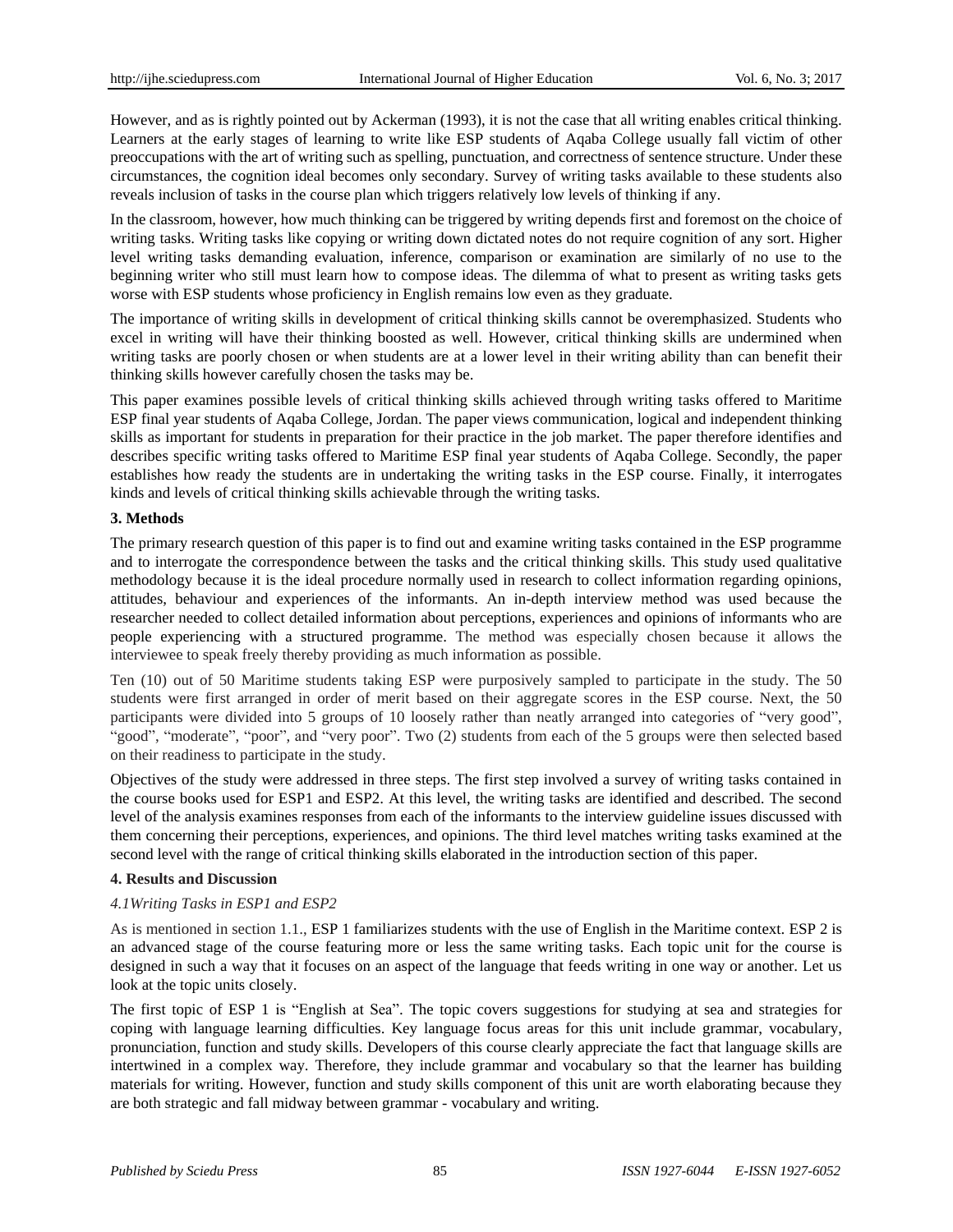The course offers "giving opinions", "agreeing" and "disagreeing" as content. As we have seen from section 1.1., the three are key components of reasoning, evaluation and judgment. The study skills focus draws the attention of the learner to practicing with ideas and vocabulary from "English at Sea". Assuming the context is built, the course unit progresses into each of the key language skills in the context of "English at Sea".

The listening skill in this unit presents learners with a recorded narrative about "English at Sea" so they can get the gist of language use in the sea domain, the vocabulary, the style, the mindset, the setting and the pronunciation. After listening, learners are invited to a session in which they can speak about what they heard, what they did not understand, their opinions about what they heard and whether they have had related experiences. Next is the unit on reading. In this unit, learners read a related magazine article about seafarer experience. The aim of the exercise is to build what there is to know about the sea; the vocabulary, the challenges and the like. Up to this point, it is assumed that the learner is ready to undertake a writing task related to the sea. The course then builds on this context during subsequent units. I will only sketch a few of these below to avoid unnecessary redundancy.

Other units in the course focus on related topics to the Sea experience like "at the crewing office", "in transit", "a safety culture" and "weather report". For each unit, the thread of skills follow through in very much the same manner as described above. Usually, the unit outline begins with a hypothetical context. Let us take "in transit" for exemplification purposes. In this unit, learners are presented with a scene where an incident occurs on board. Grammar items that are focused select clause building mechanisms that are necessary in reporting an incident like relative clauses. The grammar also covers the simple past and aspect which will be handy in relating incidences. The function task correspondingly covers a description and a report of an incident. All the other activities outlined in this unit like listening, speaking and reading address nothing else but the "incident on board". At the close of the unit, the learners are asked to write "An incident report".

ESP1 and ESP2 courses offer a variety of writing tasks strictly following the foregoing format of the unit activity. As is shown above, each of the ESP courses is designed in such a way that the four skills of the language are presented simultaneously, i.e. unit topics are distributed such a way that they cover each skill.

From the course books, writing activities include descriptive essays, instructions, various reports (of weather, incidents, changes, trends etc.), travel plans, safety notices, job descriptions, formal letters, reviews of weather report, directions, notes, and argumentative essays involving cause and effect. Learners are therefore expected to be able to carry out a writing task at the end of each course unit. The question to be asked is whether they will fulfill this expectation.

Writing is more than putting correct sentences together. It is therefore not enough that the learner knows relevant vocabulary or sentence building mechanisms. Whether the write up is about "at the crewing office", "in transit", "a safety culture" or "weather report", the learners must understand the purpose for which they are writing. What function will the writing serve? Are we writing to offer, seek or demand information? Function dimension dictates whether writing achieves its purpose or not. Yet this dimension requires more knowledge of English than ESP students usually possess if their foundation is poor in English as is the case with the subjects of this paper.

To benefit from the course, ESP teachers need to make more effort in making learners write a dissertation with a clear purpose. This specialized characteristic of writing is expounded by Swales (1990) in the genre approach. Learners must be made to learn by choosing the most suitable and expressive language means for the desired output. They must be familiarized with the conventions of a kind of writing that is relevant to a given situation.

The other point is that writing is not just achieved by the mechanical means alone.Not only do learners need grammar knowledge, but they also need to find the most effective way for communicating ideas. Without this skill, it might be difficult for the ESP student to exercise their thinking in the target language (cf. Peyton, 1993; Tran, 1997). For the grammar and the vocabulary outlined in the course to benefit writing, there needs to be a great deal of reinforcement from outside the classroom (cf. Bello, 1997).

In summing up, writing tasks included in ESP1 and ESP2 are both suitable and relevant. However, progress with writing in English where it is used as a foreign language requires more creativity than the course offers.

## *4.2 Perceptions, Experiences, and Opinions about Writing Tasks*

Data collection process for this objective took ten days during which the researcher set aside one day for each student. Depending on the availability of the student, a session ranging from 45 minutes to 1 hour was sufficient to have them address the issues raised. An interview guideline used to gather information from the informants was divided into two subsections. Section A primarily aimed to make the informant relaxed enough to answer specific questions on writing. The guideline only served as a point of reference as the interview progressed.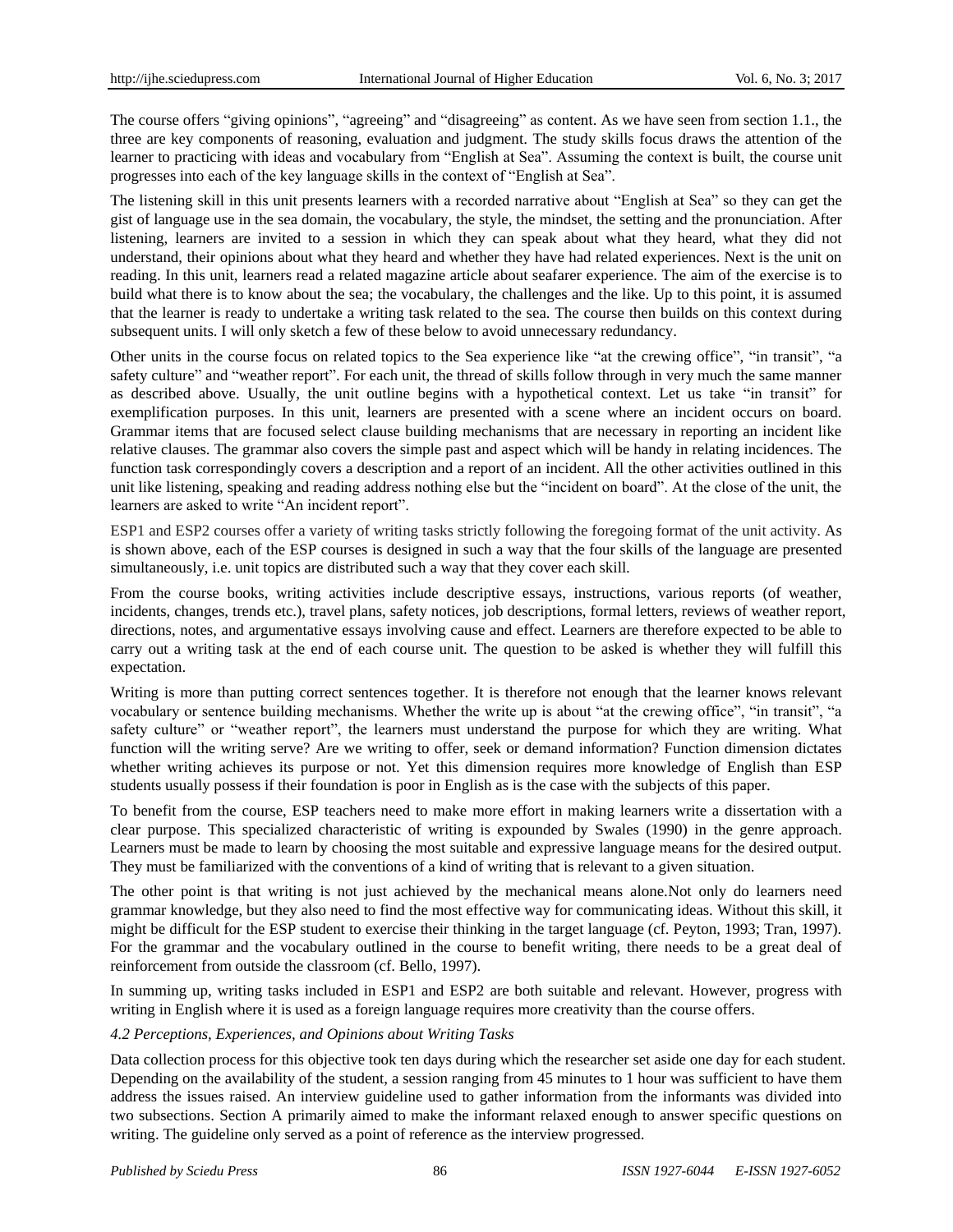## *Section A*

This section included a set of foundational questions addressing issues like the proficiency level in English and the language background. Its aim was to explore background experiences the informants have with English. With only slight variation in wording and order of question presentation, informants responded as indicated in the discussion that follows.

The informants were unanimous that they were taught both Arabic and English in response to the question "which language(s) were you taught in school before university?" They indicated they learnt English as a subject but that their schools used Arabic as a medium of instruction for all other subjects. This means two important things: one; that it is only possible they arrived in the university with fair knowledge of English, and two; that they were at about the same level of proficiency in English at entry point (with minor variations).

Informants said they learnt all the courses they took each academic year in Arabic except the English courses. Note that several courses in our university feature a component of English in their design owing to their technical nature. Necessary knowledge of English is usually only functional. But it should be emphasized that the context in which or students learn is dominated by Arabic, in and out of class.

When asked to give their honest opinion in response to the question "in which language do you enjoy learning?" Only 2 out of 10 said they enjoyed learning in English; the rest indicated Arabic. The majority favor Arabic because they are native speakers of it and therefore more at home learning in it.

Their self-reported ability to speak Arabic very well was excellent for all cases. When it came to English, there were varying responses; 2 said "very good", 1 said "good", 4 said "moderate", while the rest 3 said "not good".

Without going into investigating the details of how the informants used English with whom, where and for what purpose, it can be surmised from the responses that the majority of the students in the ESP class had only a fair background in English. In fact, the researcher could tell from conversations during the interview that more than half the informants only had smattering knowledge of the language. About 3 could speak English quite well, though. Whatever the case may be, readiness of these informants for the writing task must then be understood in terms of their readiness as reported in the foregoing results.

#### *Section B*

Each informant was led through another set of questions related to writing. Like with the previous section, each interview session was conversation-like, meaning there were variations in wording as well as order of the questions. The questions mainly sought opinions, perceptions, abilities and views about writing in English. As can be seen from the tables, the actual interview questions were not presented; rather, I rephrased the responses for presentation purposes. Each response arising from a question occurs in the variable column. The second column shows frequency of occurrence for each response.

Informants expressed their opinions on issues related to writing in English.

Table 1. Opinions about writing in English

| <b>Variable</b>                                                                 | <b>Frequency</b> |
|---------------------------------------------------------------------------------|------------------|
| I like to write in English                                                      | 3                |
| I practice writing in English                                                   | 5                |
| I cannot write in English because my English is not very good                   |                  |
| I do not write in English (because I do not know how to write in it)            | 2                |
| I do not enjoy writing in English because it is difficult for me                | 4                |
| I do not practice writing in English because it is not important for my studies | 3                |

A total of 10 students participated in the interview. This means responses shown in the frequency column in Table 1 exhibit overlap across cases. This is because the questions themselves were not mutually exclusive. Two (2) informants said they could not write in English, 2 said they did not, 4 said they did not enjoy writing in English while 3 confessed they did not practice writing. Nevertheless, 3 informants liked to write in English and 5 said they practiced writing in it.

We can conclude many things from these responses, but it is highly likely that those who said they could not write in English meant they were shy to do so (otherwise they could). Similarly, informants who said they "did not" write in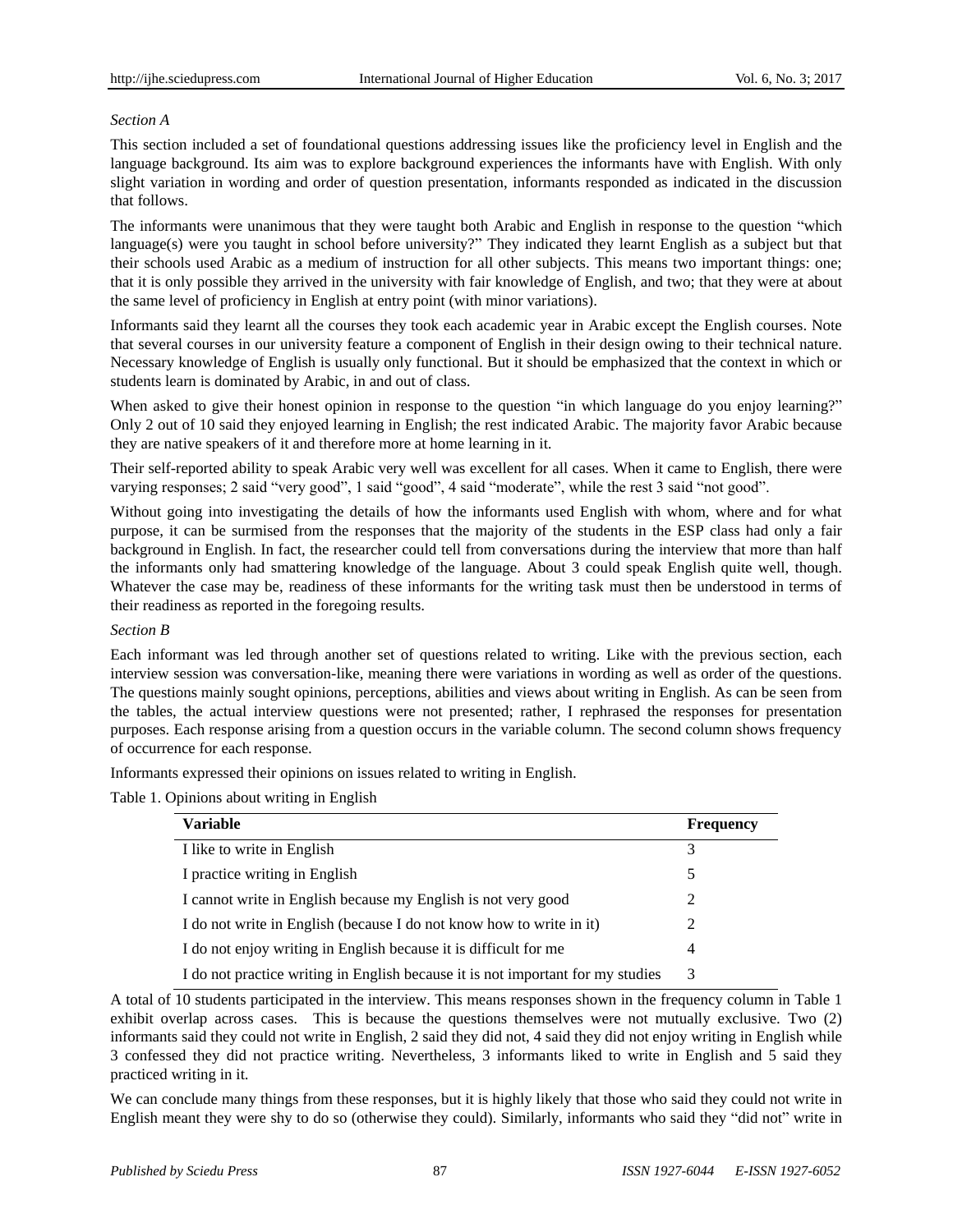English were probably referring to their imperfect writing skills rather than their inability to write in English. Three (3) or so informants in this category could very possibly be among the 5 who practiced English. Those who said they did not enjoy writing in English appeared to recognize the sacrifice involved. So, I wouldn't say they gave up at the end of the course. However, the 2 who said they did not practice writing in English because it was not important for their studies are cause for worry to the ESP instructor.

In general, an outright supportive opinion about writing in English among the interviewed ESP students is as low as fair. Because of that, we can say the students have limited chance to reinforce the grammar and vocabulary they learn in class as observed above in section 3.1.1. In any case, there is evidence from section A that the majority of the students joined university without a strong background in the English language skills. It therefore does not help matters that the ESP course itself integrates listening, speaking, reading and writing.

Course orientation of the ESP course book leads the teacher to teach how to write together with what to write, which may be confusing to some students. From the product perspective, the student is taught mechanics of writing involving punctuation, capitalization, spelling, and sentence structure. Yet they exercise their writing skills, not in English, but in Arabic. This study is therefore very much in agreement with Al-Khasawneh (2010) who observes that Arab learners of English still have many problems when writing in English because it is a new experience for them.

Informants were asked another set of questions meant to prod them further on beliefs they expressed about writing in English. They had the following to say with respect to perceptions about writing in English.

| <b>Variable</b>                                          | <b>Frequency</b> |
|----------------------------------------------------------|------------------|
| It is important to write in English                      | 10               |
| I can write in English                                   | 8                |
| I always need help when I write in English               | 4                |
| I am not a good writer in English                        | 4                |
| I do not feel comfortable when asked to write in English | 3                |
| English spelling is difficult                            | 5                |
| I need more classes to be able to write in English       |                  |

Table 2. Perceptions about writing in English

Regardless of the low outright supportive opinion about writing in English reported in Table 1, all informants admitted that it was important to write in English (see Table 2). Perhaps due to that, nearly all respondents implied they needed help (8 said they could write, 4 said they needed help, 4 said they were not good writers in English, 3 weren't comfortable writing, 5 cited spelling problem while 5 said more classes would be helpful). So, unlike opinions, perceptions are quite supportive of acquisition of writing skills in English among the informants. However, when prodded about actual writing abilities in English, rather ambivalent results followed as we can see from Table 3.

Table 3. Specific Writing abilities in English

| <b>Variable</b>                                       | <b>Frequency</b> |
|-------------------------------------------------------|------------------|
| I can write a report in English                       | 4                |
| I can write a job description in English              | 4                |
| I can write a review of weather report in English     | 3                |
| I can write directions in English                     | 4                |
| I can write travel plans in English                   | 5                |
| I can write narrative of an incident in English       | 3                |
| I can write a report defending my employer in English | 2                |
| I can take notes during a drill I English             | $\mathfrak{D}$   |
| I can write my diary in English                       | 5                |
| I can describe a scene in English                     | 4                |
| I can argue in English                                | 3                |
| I can reason in English                               | 3                |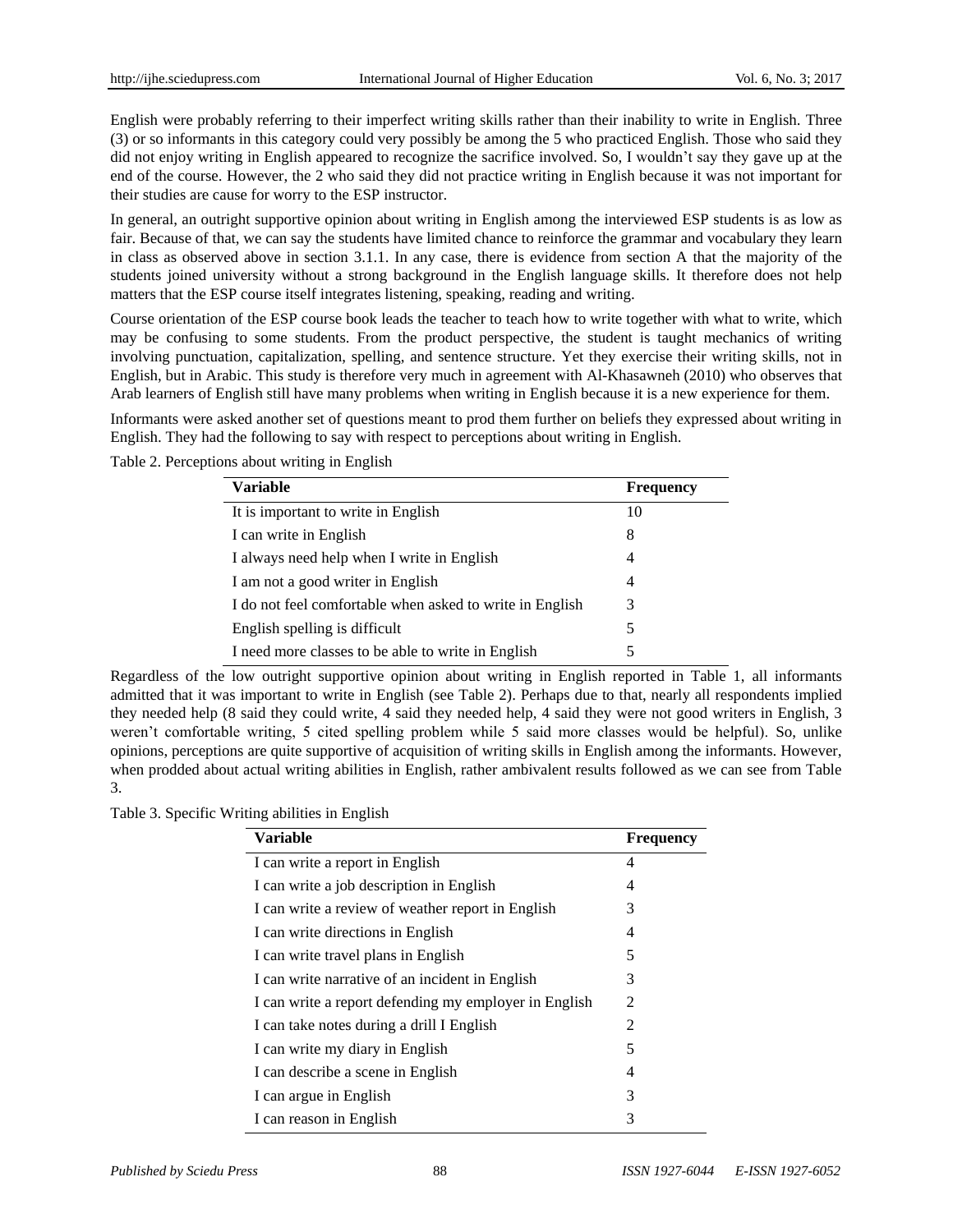Clearly, only 5 out of 10 informants said they could undertake less demanding tasks like writing their diary or travel plans in English. There was unease in the rest of the cases. For instance, only 3 informants felt they could engage in writing tasks that involved reflection such as reviewing weather, narrating an incident, arguing or reasoning. It is therefore not surprising that 2 informants reported ability in the case of a more thought intensive task like defending the employer or a spontaneous one like taking notes during a drill.

Table 3 tells us how not ready the sample of ESP informants were in writing abilities that require critical thinking which is defined by Chane (1986) as ability to analyse facts, generate and organize ideas, defend opinions, make comparisons, draw inferences, evaluate arguments and solve problems. As a consequence we have a case where informants have better perceptions (see Table 2) than self-reported abilities (see Table 3). Answer to what causes this ambivalence takes us to the third objective of this paper.

## *4.3 Relating Writing Tasks to Critical Thinking Skills*

The third objective wraps up the focus of this paper by interrogating the match between writing tasks given to the ESP students of Aqaba College and the skills characterized in section 2.2. as critical thinking skills.

Following Delphi conceptualization [\(Quitadamo](https://www.ncbi.nlm.nih.gov/pubmed/?term=Quitadamo%20IJ%5BAuthor%5D&cauthor=true&cauthor_uid=17548876) and [Kurtz,](https://www.ncbi.nlm.nih.gov/pubmed/?term=Kurtz%20MJ%5BAuthor%5D&cauthor=true&cauthor_uid=17548876) 2007), critical thinking includes analysis, inference and evaluation. Analysis involves breaking a concept or idea into component pieces to understand their inherent relationships. Inference is used to reconcile what is known with what is unknown while evaluation considers available evidence with a view to arriving at reasonable conclusions.

The Survey of ESP1 and ESP2 Writing Tasks presented above in section 4.1.1 reveals that the informants are taught Descriptive essays, Instructions, Various reports (of weather, incidents, changes, trends etc.), Travel plans, Safety notices, Job descriptions, Formal letters, Reviews of weather reports, Directions, Notes, and Argumentative essays (involving cause and effect) as specific writing tasks. Let us examine these tasks closely to see how much analysis, inference and evaluation they contain.

Units like Forms of writing, Descriptive essays, Instructions, Travel plans, Safety notices, Job descriptions, Formal letters, and Directions do not require critical thinking. As noted by Resnick (1987) and Marzano (1991), writing only becomes an active process allowing improved thought when it provides a context for interpretation to enable higher order of thinking. By means of these principles, writing is an active process allowing improved thought. It provides a context for interpretation and enables higher order of thinking (Resnick, 1987; Marzano, 1991). Undergraduates are expected to master critical thinking skills during their college education, regardless of discipline (Greenlaw and DeLoach 2003).

Apart from argumentative essays that involve cause and effect or review of weather reports, none of the writing tasks presented to ESP students reflects principles that demonstrate critical thinking outlined in Northedge (2005). For writing to benefit thinking, an individual should be able to make their ideas explicit and to evaluate and choose tools necessary for an effective discourse [\(Quitadamo](https://www.ncbi.nlm.nih.gov/pubmed/?term=Quitadamo%20IJ%5BAuthor%5D&cauthor=true&cauthor_uid=17548876) and [Kurtz,](https://www.ncbi.nlm.nih.gov/pubmed/?term=Kurtz%20MJ%5BAuthor%5D&cauthor=true&cauthor_uid=17548876) 2007). This is clearly not the case with the ESP program.

#### **5. Conclusion**

This paper has demonstrated that there is low correspondence if any between writing tasks contained in the ESP programme and critical thinking skills. Since writing and thinking should be interdependent to benefit learning, I have shown that writing tasks featured in the programme pursue more mechanical writing than thinking. I reiterate that writing can boost thinking, but only if a careful choice is made of writing tasks including forms of writing that require cognition. Foreign language students like Maritime ESP students of Aqaba College could only internalize and therefore able to apply higher level writing tasks demanding evaluation, inference, comparison or examination if their listening, speaking, reading and writing skills in English receive more attention before they come to university.

## **References**

- Abbad, A. (1988). An Analysis of Communicative Competence Features in English Language texts in Yemen Arab Republic. PhD Dissertation, University of Illinoisat Urbana-Champaign.
- Ackerman J. M. (1993). The promise of writing to learn. *Writ. Commun. 10*(3), 334–370[.https://doi.org/10.1177/0741088393010003002](https://doi.org/10.1177/0741088393010003002)
- Al-Khasawneh, M. S. F. (2010). Writing for Academic Purposes: Problems Faced by Arab Postgraduate Students of the College of Business, UUM. *ESP World, Issue 2*(28), Volume 9.
- Bello, T. (1997, March). Writing topics for adult ESL students. Paper presented at the 31st Annual Teachers of English to Speakers of Other Languages Convention, Orlando, FL.